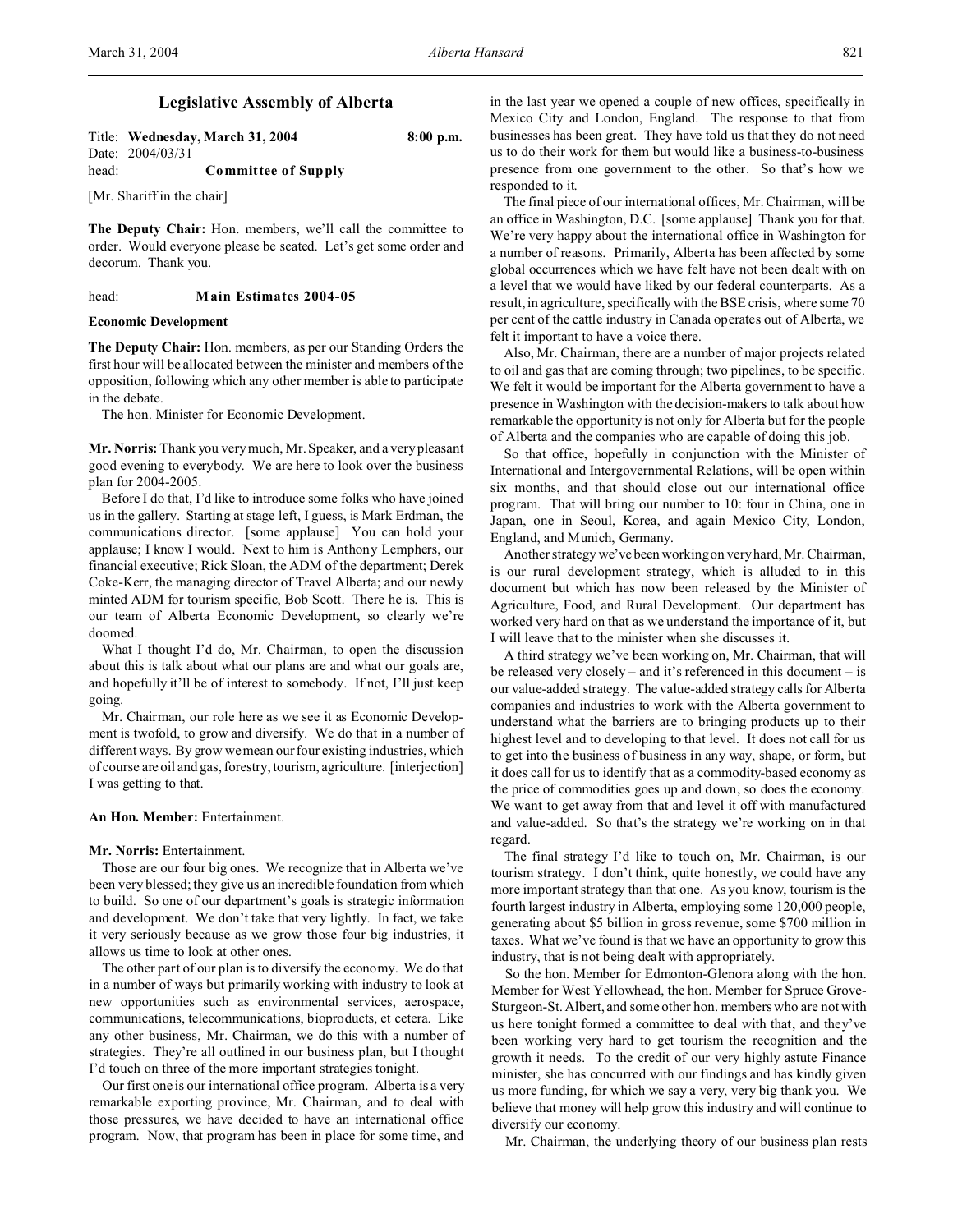with allowing the Alberta government more ways to find revenue. We have all found ways to spend. We talk almost ad nauseam about the big spending that departments have done in response to the people of Alberta's requirements, but we don't believe in our department that we focus enough on the revenue generation side. So our business plan and our three core goals all deal with more revenue generation to help ease the burden on the future growth of the province.

So that's really what we do and why we do it, Mr. Chairman. The one kind of highlight that we have, as I mentioned before, is a new ADM in tourism – that gives us three ADMs – which is not to grow the department but to recognize that tourism has very specific needs and requirements, and we're very pleased that that happened.

I'll close now, Mr. Chairman, and open the floor to any discussion and any comments that hon. members opposite might have.

**The Deputy Chair:** The hon. Member for Edmonton-Ellerslie.

**Ms Carlson:** Thank you, Mr. Chairman. First of all, I'd like to thank all the staff that are here tonight. I think that you do a pretty give job given the minister that you have to work with. So it's nice to see you all here.

This is a ministry that has often been called the ministry of cookies and pork. We see a lot going out but not too many tangible results coming in. That's the focus that I'd like to talk about for the first little bit in these budget debates. That's the real benchmarking.

I heard a lot of comments from the minister about . . .

**Mrs. McClellan:** Go door-knocking, Debby.

**Ms Carlson:** I was door-knocking. If you'd like to come with me, I've got a great corner where you would fit right in. That would be good. I'd like to have the minister of agriculture out there.

What we really need to see in some of these areas is more than saying that we're going to work on value-added and that the response has been great. We need to see some tangible benchmarks in this department, particularly because I think it's an important department. I think that if you don't benchmark it properly, in the lean years in government it's one of the first ones to go. We've seen that a couple of times over the past 11 years that I've been here.

### *8:10*

What I want the minister to be able to tell me – and we'll start with the value-added stuff first. We've been hearing a lot about what you're doing in a broad sense, but I want to know what that really means, and I want to know when we're going to see some tangible results that we can benchmark. Give us an example of a company that you're working with and what you expect the outcomes to be.

Mr. Chairman, as is my usual process here, I will ask a set of questions around an issue, get the minister to respond, and then ask more. And you weren't paying any attention.

**Mr. Norris:** I was. I was very enthralled by the criticism, and then I turned off when you said that you want us to do more, because I thought you were supporting what we were doing. I just thought we were going down the same road together.

**Ms Carlson:** No. It's the government that has the one-way railroad, Mr. Chairman. Those are not my . . .

**The Deputy Chairman:** Hon. member and hon. minister, if there are

responses that you may want to provide in writing that you could supply after reading the *Hansard*, that is also allowed. Okay? The hon. Member for Edmonton-Ellerslie.

**Ms Carlson:** Thank you, Mr. Chairman. I actually have questions that I was hoping to get some answers to, and I think the minister knows the answers to them.

So I'll just go back to the last little piece of this one, now that we have his undivided attention. It was on the value-added strategy. You talked a little bit about that in a kind of global sense, but I want some specifics. How are you going to benchmark the results? Can you give us an example of a business that you're working with and what the expected outcomes are and at what point you say that it's a success and at what point you withdraw whatever support you're providing so that they're on their own out there?

**Mr. Norris:** Let me start by apologizing, Mr. Chairman. I didn't know there was a question in the previous go-round. So you have all of my attention now, hon. member, for however long you're going to be here.

The value-added strategy that we referenced will look at working with industry, and I want to be very, very clear about this. It is not in any way, shape, or form about the Alberta government suggesting that we need to be in a particular business. It's identifying which commodities are being produced now. An example of that is in primary forest manufacturing, and the hon. minister of sustainable resources and I have talked at great length about this. We let out large blocks of forest and timber to be harvested, and there are certain expectations about that. After that, there is secondary manufacturing that takes place in places like Airdrie and Cochrane in the province of Alberta. Those are secondary manufacturers who are value adding to the existing product.

### **Mr. Cardinal:** Petrochemical plants.

#### **Mr. Norris:** Thank you.

For the specific example that I'm using, what we are trying to do is say to the industry primary and secondary producers, "How can you talk better together; how can you do this all in Alberta?" recognizing that we have no desire to use a legislative hammer, nor would we. But we believe that there is enough primary production going on in the province in every industry that there has to be some coalition with government and industry to make this work.

The way we measure it, quite frankly, is when we see less commodities in a raw form going out and more manufactured goods. Petrochemicals are one of those, but I want to focus for a minute on agriculture because agriculture has been a remarkable success story in the question you're talking about. The hon. minister may want to correct me, but about five years ago the ratio of primary production to secondary in agriculture was about 70-30, 70 in primary, 30 in secondary manufacturing. It's now, if I'm not mistaken, about 60- 40, whereby 60 per cent is primary and 40 is value added; things like wheat for strawboard – the hon. Member for Strathmore-Brooks has a family member involved in that practice – looking at using grains for bioproducts, things of that nature. So our success will not be measured in how many people we tell what to do but in co-ordinating the efforts of the people who are already doing it.

The value-added strategy also has teeth to it. Again in the agriculture department, in the value-added centre in Leduc – I don't know if hon. members have had a chance to visit it, but I would encourage them to do so – remarkable things take place. The goal is to monitor and take products from the raw form into the converted form, and I might add that through that program we've had a number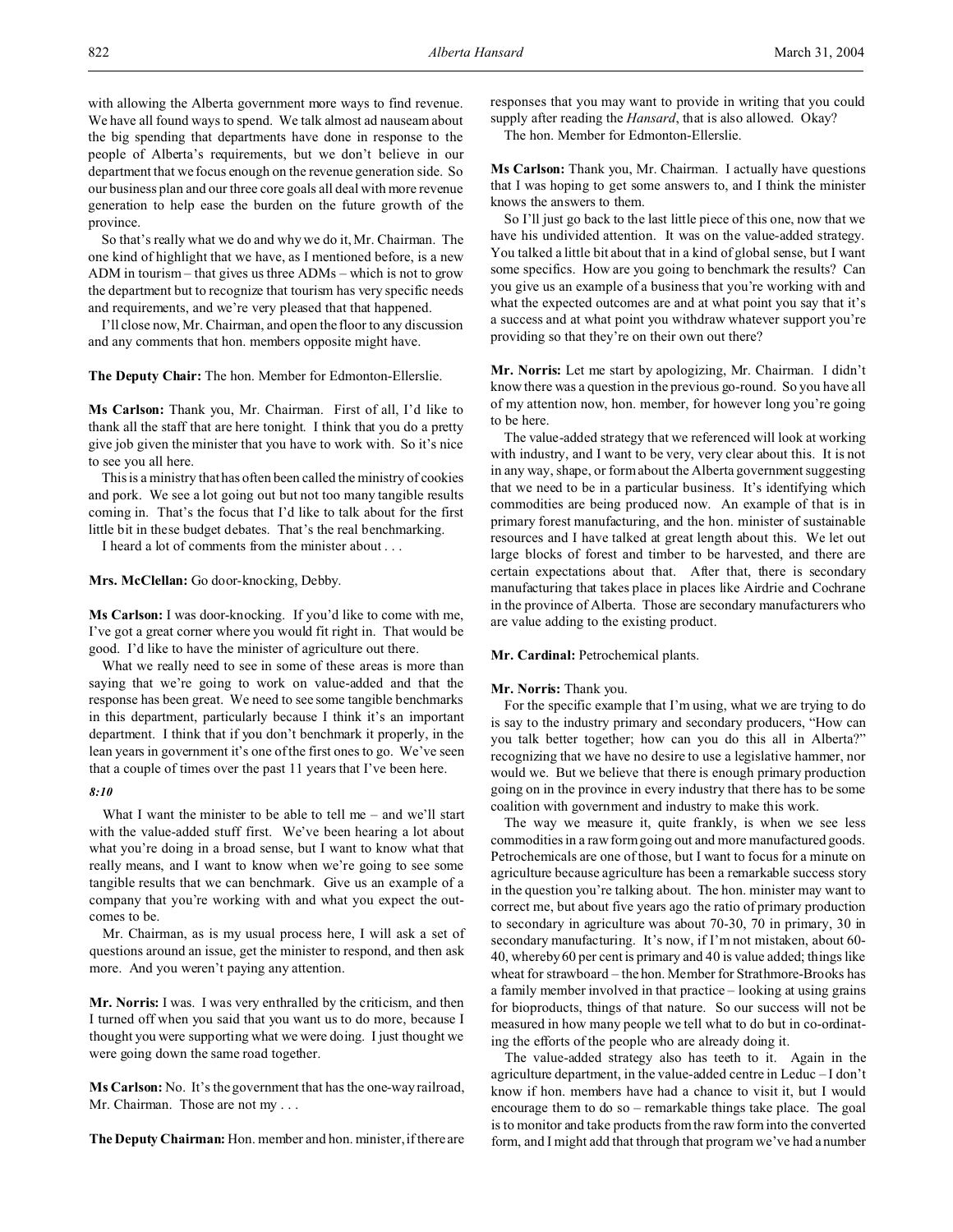of international award winners. One was a pea butter that understood the need for a nonallergenic peanut butter. They've now become a world-class pea butter. We have a samosa manufacturer who through the help of the agriculture department and the valueadded centre has had a huge success. So there are success stories all throughout the province. We would like to measure more specifically to say: less commodity, more secondary manufacturing.

**Ms Carlson:** So just to get some more detail on that, do you facilitate meetings? Do you provide research and development support? If so, what percentage would the company put up in terms of what your centre puts up? How involved in the product development and marketing do you get?

## **The Deputy Chair:** The hon. minister.

**Mr. Norris:** Thank you, Mr. Chairman. I'm really thankful for the questions. I gather from the direction of them that the opposition party is very supportive of a value-added strategy.

I guess I have to back it up a bit. What we speak about in this particular document is that our strategy has only been through the government process and is now being released to the public. So to date the intervention or the involvement that you've been talking about would have been consultation with industry to see how to set the strategy up.

The strategy will be released publicly April 12, and at that point we'll have an opportunity to start liaising with our industry partners to understand if the document is fitting their needs. Again I would have to qualify that it is not an interventionist document but a way of looking to work together.

The perceived plan after that would be, yes, to facilitate roundtables with primary producers and secondary manufacturers. We don't have money to invest in businesses in any way, shape, or form. The value-added commodities would be done through the valueadded centre in Leduc, which has a budget. I can't speak to it because it falls under the Minister of Agriculture, Food and Rural Development, but we do work very closely with them in that regard.

Where major industries are concerned, generally where we show support and have done so is in the form of reports and feasibility studies that are generally partnered with industry 50-50. A classic example of that was one we just released about the opportunities in situ, talking about bitumen being converted into getting natural gas to help keep our petrochemical complex going. That is about the extent of the involvement we would have for dollars and cents.

**The Deputy Chair:** Hon. members, before I recognize the Member for Edmonton-Ellerslie, may we briefly revert to Introduction of Guests?

[Unanimous consent granted]

# head: **Introduction of Guests**

**The Deputy Chair:** The hon. Member for Lac La Biche-St. Paul.

**Mr. Danyluk:** Thank you very much, Mr. Chairman. It gives me great pleasure today to introduce an individual from Two Hills. We were at a meeting with the weekly newspapers this evening and had the pleasure of talking with weekly newspaper owners. On behalf of our colleague and neighbour the Member for Vegreville-Viking I would be very pleased to introduce Sonny Rajoo, who is the owner and publisher of the Two Hills *Chronicle*. If I could ask Sonny to please stand and ask this Assembly to give him our traditional warm welcome.

**Mrs. McClellan:** Mr. Chairman, I also thank the House for the opportunity to introduce a constituent, an owner of the *Valley Times*, one of our weekly newspapers in our community. Rural members depend a great deal on those newspapers, and I am delighted that Isabell Fooks has joined us in the gallery tonight. She is also attending the Alberta Weekly Newspapers Association convention and had the opportunity tonight to meet with a number of our colleagues. Isabell, would you please rise and receive the very warm welcome of our House.

head: **Main Estimates 2004-05**

**Economic Development** *(continued)*

**The Deputy Chair:** The hon. Member for Edmonton-Ellerslie.

**Ms Carlson:** Thank you, Mr. Chairman. I'm happy to resume with my remarks. I definitely am very much a supporter of value added. It's in fact the reason I became a Liberal instead of a Conservative. I didn't think that Peter Lougheed was doing all that great a job. [interjections] He wasn't. He wasn't. We had primary industry in this province and not much else.

**Mr. Mar:** I know Peter Lougheed, and you're no Peter Lougheed.

**Ms Carlson:** Well, I never would aspire to be so, Mr. Minister of Health and Wellness. I'm just saying that I didn't like those strategies in the '70s.

**Mr. Mar:** Then you set your sights too low, I'm afraid.

**Ms Carlson:** Well, perhaps you would like to enter into this debate, Minister of Health and Wellness, in the fashion in which you're supposed to, which would be to rise to your feet.

**Mr. Mason:** I know Dan Quayle, and he's no Dan Quayle.

**Ms Carlson:** I think that's true too. I believe that he is no Dan Quayle.

*8:20*

**The Deputy Chair:** Hon. members, according to our Standing Orders the first hour is allocated between the minister, which happens to be the Minister of Economic Development, and members of the opposition. Any other member who wishes to participate will be able to do so once that first hour elapses. The hon. Member for Edmonton-Ellerslie has the floor.

**Ms Carlson:** Thank you, Mr. Chairman. As I was saying, I very much support value-added industry and support in some fashion from government, not intervention, seldom funding in terms of a nest egg of money to attract businesses here, but certainly providing a framework for which they can grow both from a research and development perspective and a marketing perspective. So I would definitely support any and all initiatives that regard.

I want to talk now a little bit about attracting investment to Alberta, which the minister talked about and is on page 159 of the business plan. You talk about marketing Alberta as a "preferred location for new and expanded investment" and "increase the number of skilled workers" and "market Alberta as a destination for economic immigrants."

I like the idea of the new and expanded investment. I'm not even opposed to the kind of intervention we saw some 10 years ago with Al-Pac, where a lump sum of money was put up. At the time we did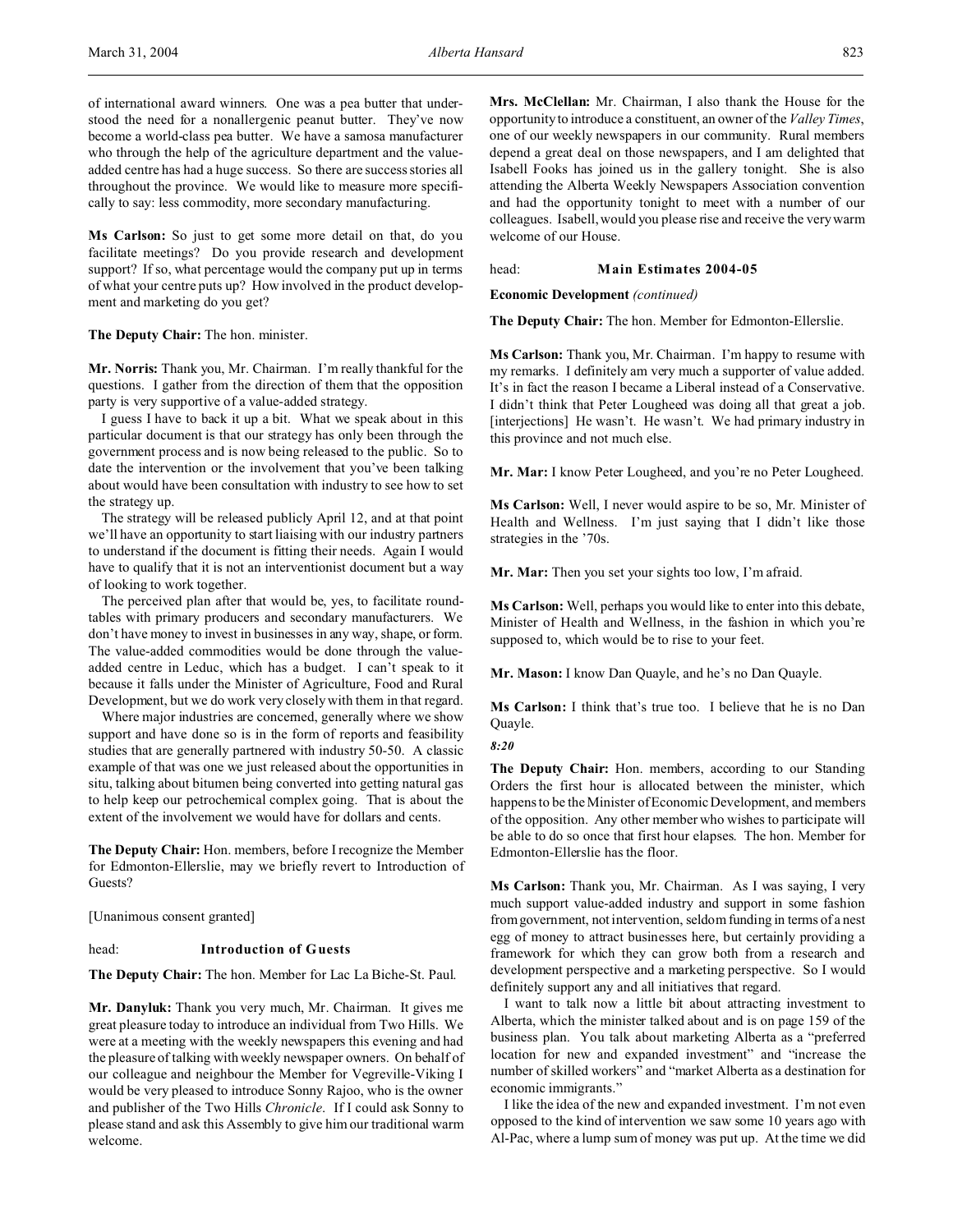criticize that move, but we have seen over the decade that those dollars have been returned tenfold or better into the province. So that turned out to be a very wise decision.

However, some of the other decisions that were made at that same time weren't as wise. [interjection] I have to say that it's so. It was if you take a look at MagCan or NovAtel or any of those. At any rate, I just hope that you have a transparent method of evaluating those that is also open to the public so that you aren't intervening or picking winners or losers but you're providing a framework to attract investment, and that I support.

I'm very interested to get more information about how you expect to attract an increased number of skilled workers. Certainly, in the discussions I've had with labour and the kinds of issues they have just within the Canadian market, it seems to me that one of the biggest stumbling blocks they have is the recognition of skills as being transferrable between provinces. So I would hope that that would be a part of this initiative that you're working on here. If it isn't, could you tell me why not and if you plan to work with other ministries to see that Alberta will recognize any skilled worker transferring in from any part of this country?

**Mr. Norris:** Well, I think that before I answer the hon. member's question, there's something that has to be clarified here, Mr. Chairman, for all members of the House. This value-added strategy speaks nothing about investing in businesses or picking winners and losers, and while I appreciate the support that the hon. member has for a value-added strategy, it's clearly not a panacea for economic growth. It's one of many tools that we use.

When the references to MagCan, NovAtel, Gainers, and others come, then I would also have to use that opportunity to say that 11 years ago this province was a remarkably different place. There were \$4 billion a year structural deficits, there was a \$25 billion accumulated debt, and only because of the courage of this government was that turned around. Now we find ourselves in a position of being accused by the opposition of not doing enough in the value-added sector.

I want to make it very clear that as the Minister of Economic Development and a member of this government never ever will money go into private businesses to grow them. I had my own business for some 11 years before I got into politics. I never asked the government for anything, nor do I expect did any of my colleagues. So if the member opposite or the other member for the NDs believes this is going to somehow get us to find money for businesses, I have to clarify that you're not there.

Where we want to deal with labour and labour issues is a very important point. Labour has become a big problem in Alberta for a specific reason. In the last 10 years we've led the country in growth at an average of 3 and a half to 4 per cent a year. Our unemployment rate sits – and I know the hon. minister of labour and human resources is here tonight – at about 4 and a half to 5 and a half per cent, which any economist knows is virtually zero unemployment, because of seasonably adjusted averages and those who choose not to work through retirement. You end up, then, with a position of these massive projects going ahead both in roadwork and oil sands and others and having a shortage of labour. So in order to address that, we have a program within our department that's shared by the Minister of Learning called the PNP program.

In specific, to answer your question about how we're addressing it, the PNP program allows Alberta businesses who cannot find adequate labour for what their job requirements are to go out to places in the world and find those. Now, that may be because of a skill set that doesn't exist in Alberta, or it may be because it's just an industry that's so white hot there are no employees there.

That program essentially speeds up immigration by allowing the businessperson to go over and identify somebody, give them a job, bring back the file to our department, which is sent to the federal government for a health check and a criminal check, which we fully support, and then the file is brought back to the department to be expedited. So it speeds up the process from two years to three months. The first year of that program was 400 test cases, oversubscribed. The second year was 400. We've renewed it again. So that's one way to address it.

The other way is that there has been a significant amount of money put into postsecondary education in the last four years for new spots, I think some 2,200 spots at NAIT and SAIT and some 4,200 – the Minister of Learning may correct me – at the University of Alberta and the University of Calgary to deal with that.

The simple fact of the matter is that our economy is growing so much faster than our workforce that no matter what we do as a government – I know hon. members opposite would love us to do more – it's not going to catch up. So immigration is an answer to that puzzle. You're absolutely correct, hon. member.

Where we do run into problems is having people qualify with their particular trade or profession. That's a problem, and we are dealing with that. There's a multidisciplinary ministry including Learning, labour, ourselves, and one other that I can't recall to look at that specific question, but we have heard from Alberta businesses overwhelmingly that people who come here who claim to have skill sets had better be able to qualify to the very minimum Alberta levels. If they can't, that's not the fault of the government; it's the fault of the people who are training them in other countries. I know that you have cab drivers who say: I'm an engineer from a specific country; I can't get a job. Don't believe everything you hear, hon. member, because we make every effort to allow them to get their training certificates upgraded or pass to what level they need to be.

I don't know if there's a suggestion being made that we should just take things at face value, because I wouldn't do that, but I do agree with the hon. member that if there are hurdles that we are doing as a government, we have to eliminate them because immigration is the solution to our problem.

The other piece of the equation that I wanted to touch on is that federal immigration tells us that a good majority of new immigrants go to Vancouver, Toronto, or Montreal, and therein lies the heart of the problem. We have to figure out as a government how to get them and entice them here. I know that the rural development strategy of the hon. Member for Wainwright and the hon. Member for Innisfail-Sylvan Lake talks about that as well. It's a huge opportunity for rural Alberta as well as the province of Alberta.

**The Deputy Chair:** The hon. Member for Edmonton-Ellerslie.

**Ms Carlson:** Thank you, Mr. Chairman. Thanks for those answers, but I want to go back to this skilled worker issue within Canada. I'm hoping that your committee is taking a look at the transferability of skills. I'm talking about tradespeople, you know, electricians, mechanics, carpenters: those kinds of areas. Right now we're hearing that one of the biggest roadblocks to get skilled workers from other parts of Canada into Alberta is that there isn't a proper recognition of their trades here. So is that committee looking at that specifically, and if it is, how soon can we expect some of these barriers to come down so that we're essentially a borderless country?

**Mr. Norris:** Well, I appreciate the thrust of the question. No, the committee is not specifically looking at that, but I will get further information for you about that.

More important, though, is that while we recognize immigration,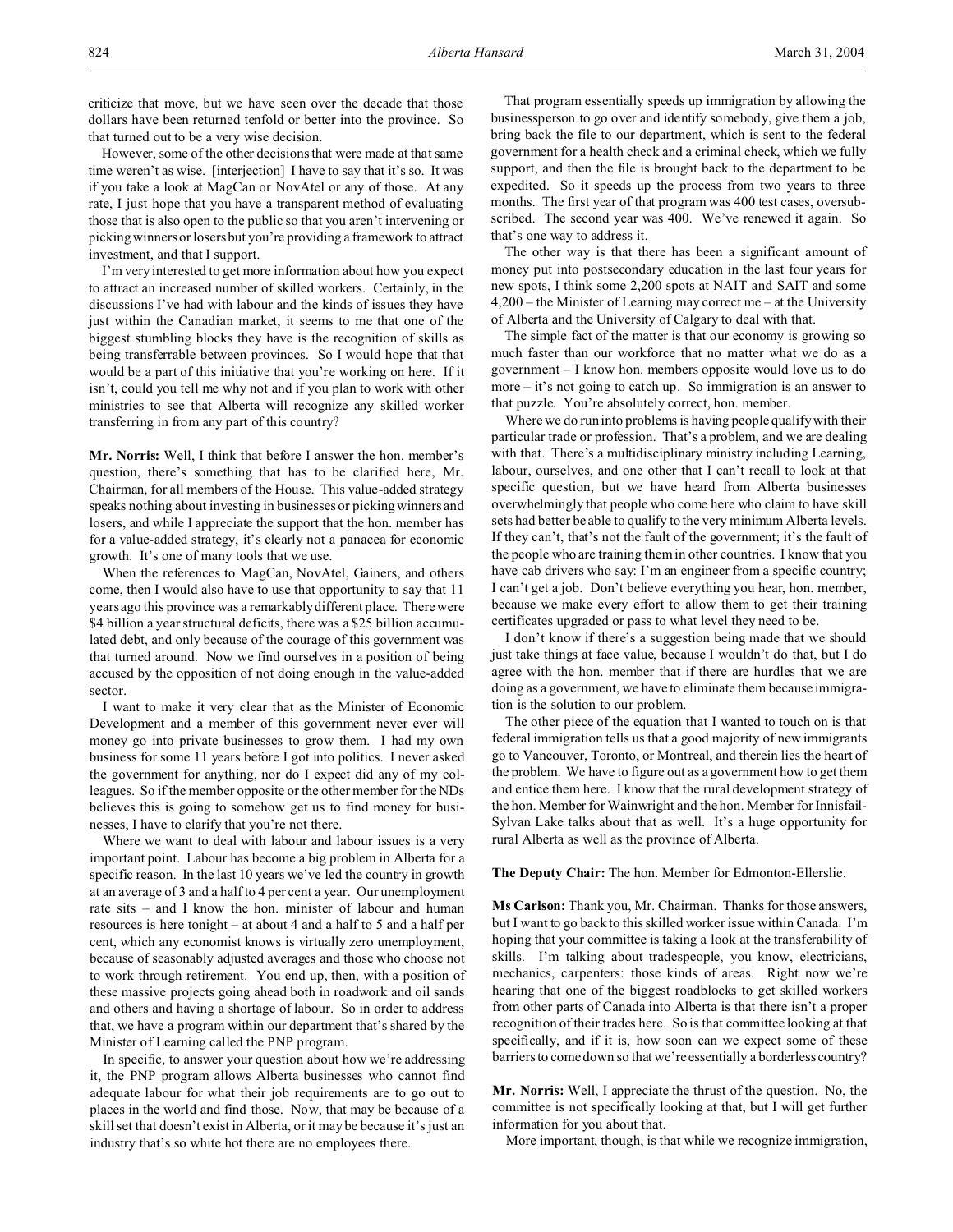we want to be able to have an economy that provides jobs for Albertans and allows them to get trained here and stay here as part of the solution to the problem. As a result, I know that the hon. Minister of Learning has worked very, very hard on increasing spaces to say: if you want to choose a trade in Alberta, that's a very noble thing to do, and you should do it here. I don't have the exact figures – we can get them to you – but I know from talking to him previously about this, because we share the labour file, that it's of utmost importance and that we have recognized that it's a twofold attack. Skilled labourers trained here need to stay here – it's a great economy that will keep them here – and immigration barriers have to be lowered.

I'm going to have to do some research, hon. member, as to how much is federal and how much is provincial.

*8:30*

**The Deputy Chair:** The hon. Member for Edmonton-Ellerslie.

**Ms Carlson:** Thank you. I appreciate the level of detail in the answer.

Just one more on this particular issue. Do you recognize as a ministry that it is a problem in terms of recognition of transferability of trade skills interprovincially? Will you see that as something that you will at least look at in the next year?

**Mr. Norris:** The program that you're referring to falls within the Ministry of Learning, but I'm going to touch on it from a position of economic development. Yes, it is a problem. It is a problem when somebody in Saskatchewan has a harder time coming into Alberta and getting recognition than somebody coming from Uganda, for sake of example. That's something that we have to work on. After the next federal election, which I know the hon. member is very, very interested in, I'm hoping that we can get together with the federal government and look at removing interprovincial barriers as well as transborder barriers. You're exactly right about that.

**The Deputy Chair:** The hon. Member for Edmonton-Ellerslie.

**Ms Carlson:** Thank you, Mr. Chairman. That was the answer I was looking for.

Now I'd like to talk a little bit about the focus that the ministry has on film production and investment. As a result of the most recent trip to Los Angeles and the one previously to promote Alberta as a film destination, do you have any hard facts on how many new films would be slated for Alberta or the impact that those visits had? Also, how do you believe that the newly created Alberta Film Commission Advisory Council has boosted the film and television sector?

**The Deputy Chair:** The hon. minister.

**Mr. Norris:** Thank you, Mr. Chairman. There were a number of questions there, so I'll attempt to answer them. If I don't get them all, I hope you'll indulge me.

At the outset, film production has been a real focus of this particular government, starting back with the now agriculture minister, who was then Community Development minister, following up now to myself and the hon. Community Development minister, who shares this file. We have identified the film industry as a real value-added winner in a number of different ways – knowledge-based, ties into tourism, showcases the province in a number of ways that other industries can't – and, as a result, have worked very hard on this.

I have taken three film-related missions, two to Los Angeles and

one to England. The ones to Los Angeles bore fruit in the form of three productions, two of them in the Calgary area and one in the Edmonton area. So the tangible of those I can get in a written form. There were three that came out of it.

One of them, as a matter of fact, which is a real personal highlight of the trip for me, said that they wanted to shoot the *Little House on the Prairie* remake, a six-hour made-for-television movie, thought Alberta might be appropriate, but didn't know if there were any big rolling valleys because they thought it was mountains and Drumheller. I asked if they had been in the Camrose area or if they'd been in the Oyen area or that eastern central part of Alberta. They hadn't scouted there. They did, and they found out that it was exactly what they were looking for, combined with the western towns that are already set up naturally. So we've had some really big successes there, and we will continue to work on that.

I don't recall what the next part of your question was.

**Ms Carlson:** It was about the Alberta Film Commission Advisory Council, what it's done for the local industry in television and film.

**The Deputy Chair:** The hon. minister.

**Mr. Norris:** Thank you, Mr. Chairman. I think you're referring to the advisory board that was set up about a month ago.

I have to preface this. Most, if not all, industries that we deal with, especially through our department, have an advisory board. There is an agriculture advisory board, an oil and gas advisory board, a forestry advisory board, et cetera. What those are set up for, quite frankly, is to liaise with industry and find out what their needs are and bring them back to government. The film industry did not have one of those, so we took it upon ourselves to get one. The film commission is housed in my department. The film fund development program is housed in Community Development.

The film commission commissioner, who was hired about a year and a half ago, came to us and said, "We have an awful lot of interest in this particular industry. The liaise to government doesn't seem to be getting through. Can we have a commission?" We said: yes, of course we can.

It was established some two months ago, I believe, give or take. It's made up of, I think, 21 industry players – I can get the exact number – and some department people. I know that the ADM who's sitting here tonight is a co-chair of that commission. They have only had two meetings that I know of to date.

So I think the answer to your question would be that they have outlined what their goals are, we have outlined what our goals are, and now we're going to move forward together. So tangibles I can't answer with any knowledge, but I do know that we're very hopeful that it brings the same skills and expertise as other committees that we have.

**The Deputy Chair:** The hon. Member for Edmonton-Highlands.

**Mr. Mason:** Thanks very much, Mr. Chairman. I'd like to thank the minister for his answers and comments so far.

I have some questions specifically with respect to the rail line to Fort McMurray that has been discussed in the last week or so. Today I asked the Minister of Finance during question period why the \$1.25 million contribution of the government to the feasibility study did not appear in the government's estimates, and she referred me to the hon. Minister of Economic Development. So I think that now is a good time to ask about that.

If it's not in the budget estimates of the department, Mr. Chairman, then my questions are where it will come from and why it was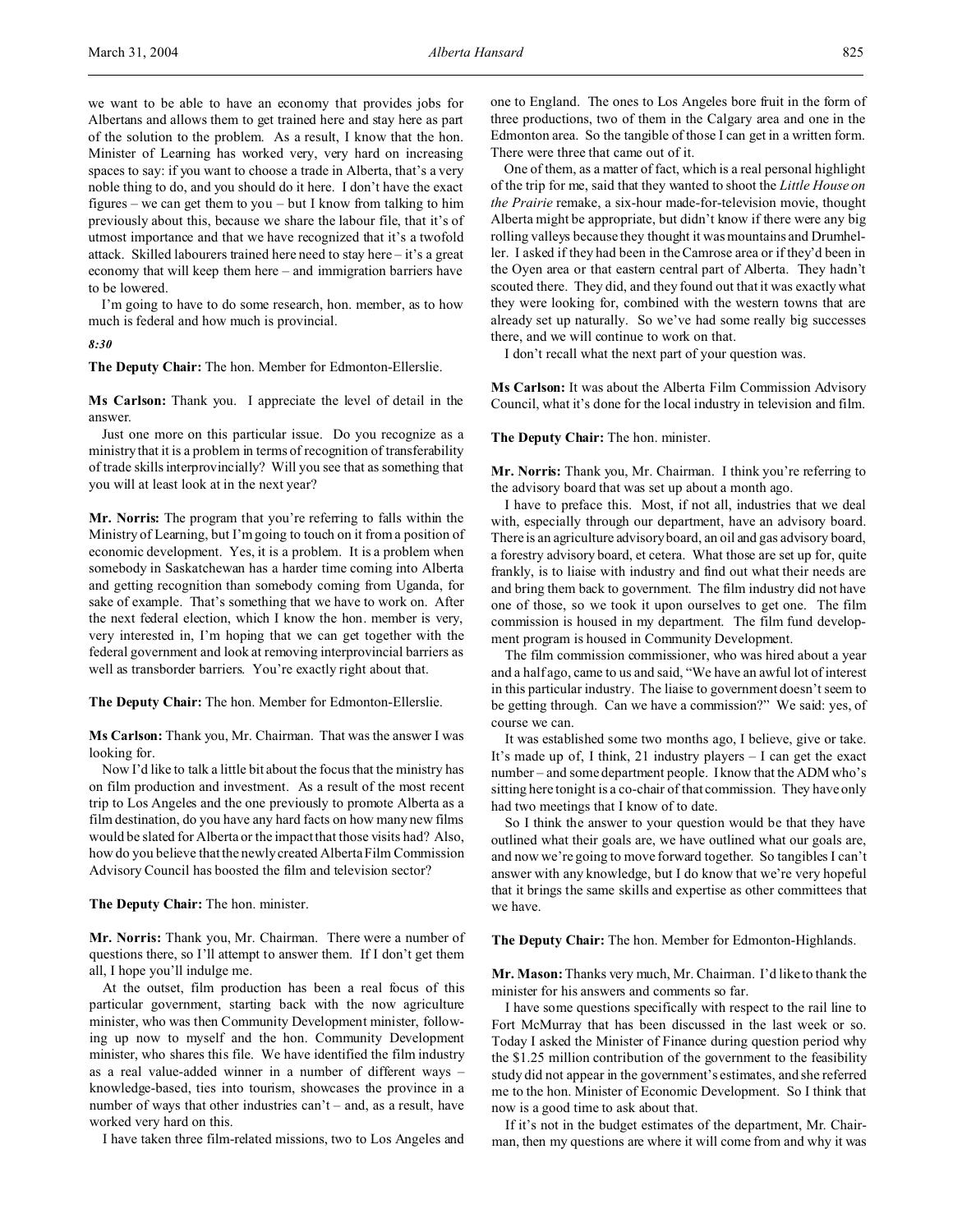not included in these estimates. That leads me to another question, and that is essentially: when did this project and the decision to contribute to the feasibility study enter into the government's calculations, being that it's not only not in the budget, apparently, but also not in any of the Economic Development plans or business plans of the ministry?

**Mr. Norris:** Well, we can do this one of two ways, Mr. Chairman. We can have a discussion about something that is not in the budget in trying to help the hon. member become educated about this problem, or I could honestly say that it's not referred to in this budget year, and as a result I don't feel the need to answer it.

If you want to have a discussion about what the plan is, I can talk about that, but it's not referenced in this . . .

# **Chair's Ruling Debate on Estimates**

**The Deputy Chair:** Hon. minister and hon. members, the estimates pertain to what is before us. However, the chair has normally given a fairly open latitude for you to stray a little bit outside that scope. So while you're not obligated to respond to it, should you wish to, it is okay. Should you wish to provide a response in writing, that's okay as well. Should you decide not to deal with matters that are not in the estimates, that is okay as well.

The hon. Member for Edmonton-Highlands.

# **Debate Continued**

**Mr. Mason:** Mr. Chairman, you know, I would actually like to learn as much about this project as I can, so I would be happy to have the minister talk more broadly about the project, but I am particularly interested in the question that there is a government expenditure that's been announced by the Premier that doesn't appear to be in our budget. So I would submit that this is exactly the time that we should be asking about that question as well.

**The Deputy Chair:** The hon. minister.

**Mr. Norris:** Well, all right. Fine. What we are involved in, to answer the hon. member's question, is a feasibility study. We do a number of them. I referenced them earlier to the hon. Member for Edmonton-Ellerslie. When industry comes to us with an idea or a concern or a problem and we believe it merits some government review because clearly we'll benefit from additional economic growth and new tax dollars, then we do it.

Where we're at now is a situation in northeastern Alberta with a vast amount of reserves that we want to access and a problem getting there because there's just so much activity. The road systems that were built some 20 years ago were not contemplating \$50 billion worth of activity, the town of Fort McMurray booming from 12,000 to 60,000, and on and on it goes with pressures. So the department is working with a private-sector group to examine the whole transportation piece in northeastern Alberta, including surface roads, bridges, rail, et cetera, to look at what a solution might be. The solution may very well be an upgraded rail line, it may be work done to highway 63 or 881, but this is all part and parcel of the scope of the project.

## *8:40*

Where we're at right now, hon. member, is we have committed to absolutely nothing, no dollars whatsoever in the go-forward of this project. The only money that is on the table that I can knowledgeably speak about is the \$1.25 million that we've committed that's going to be matched by the private sector. That money is going into the feasibility study. At that point, like all other studies, it will come back to the government of Alberta and the appropriate ministers for review. We have no obligation whatsoever financially or factually to do anything after that report is given back to us. Nor as the minister who is leading the committee will I commit to anything here in the House tonight or outside the House.

So the answer to your question is: we've put \$1.25 million into a study, which is nothing unusual. We've funded the Van Horne institute that operates out of the University of Calgary. We've worked with the petrochemical institute. We've worked with the forestry industry. We've worked with the tourism industry, the coal industry. And when they come to us and they say, "We've identified a problem; the government will be the beneficiary of this through additional economic activity and taxes," we sometimes lend our support financially and department-wise.

That's where we're at on this one right now, hon. member, and the government of Alberta categorically will never be in the train business or the rail business, I can guarantee you. That's not what this is looking at. This is looking at a comprehensive overall study of how to get northeastern Alberta where it needs to be with transportation links to access that vast resource that's up there.

**Mr. Mason:** I just want to indicate to the minister that, you know, I'm quite prepared to keep an open mind on this project. It seemed a little strange to me at first, but I'm certainly prepared to be convinced that it's economically viable.

My concern at this stage, Mr. Chairman, is more to do with the process that has been followed, because it does seem unusual. It seems like this has just come out of the blue. I noticed that the Premier had said in some of his comments that, you know, he's been thinking about this for 10 years. Nevertheless, it just seems to have very, very suddenly appeared on the government's agenda, and there's no trail of it if you look back into plans and budgets and so on.

So I guess I'm wondering if the government had not considered a preliminary feasibility study. Usually these are done before a fullscale feasibility study and are very much less expensive, probably a few tens of thousands of dollars. That stage seems to have been skipped, and we've gone right into a full-scale feasibility study. I'd like to know who's conducting the feasibility study and whether or not it's the private investors that are involved in the project and if the money is going to be given to them to conduct a feasibility study on their project. Then the next question is: once the feasibility study is done, I'd like to know when that might be expected and whether or not terms of reference for the feasibility study will be made public before the work is done.

Thank you, Mr. Chairman.

**Mr. Norris:** Well, the fact of the matter is, hon. member, that this is not anything new. A brief bit of history. The hon. Member for Fort McMurray, the hon. Member from Vegreville-Viking, and myself met with a group of approximately 20 stakeholders. Department personnel were there to discuss the challenges that this group felt they faced as a consortium. It didn't represent a particular railway or trucking company or industry player. It was all members coming together to say: "Government of Alberta, we see a problem now, and we see a large one coming down the pike. With \$50 billion worth of projects and more being approved all the time, there's an issue that not only exists now, but we have to deal with it." This was a year ago that this started.

Our department lent support in the form of strategic information and co-ordination with other government departments, and our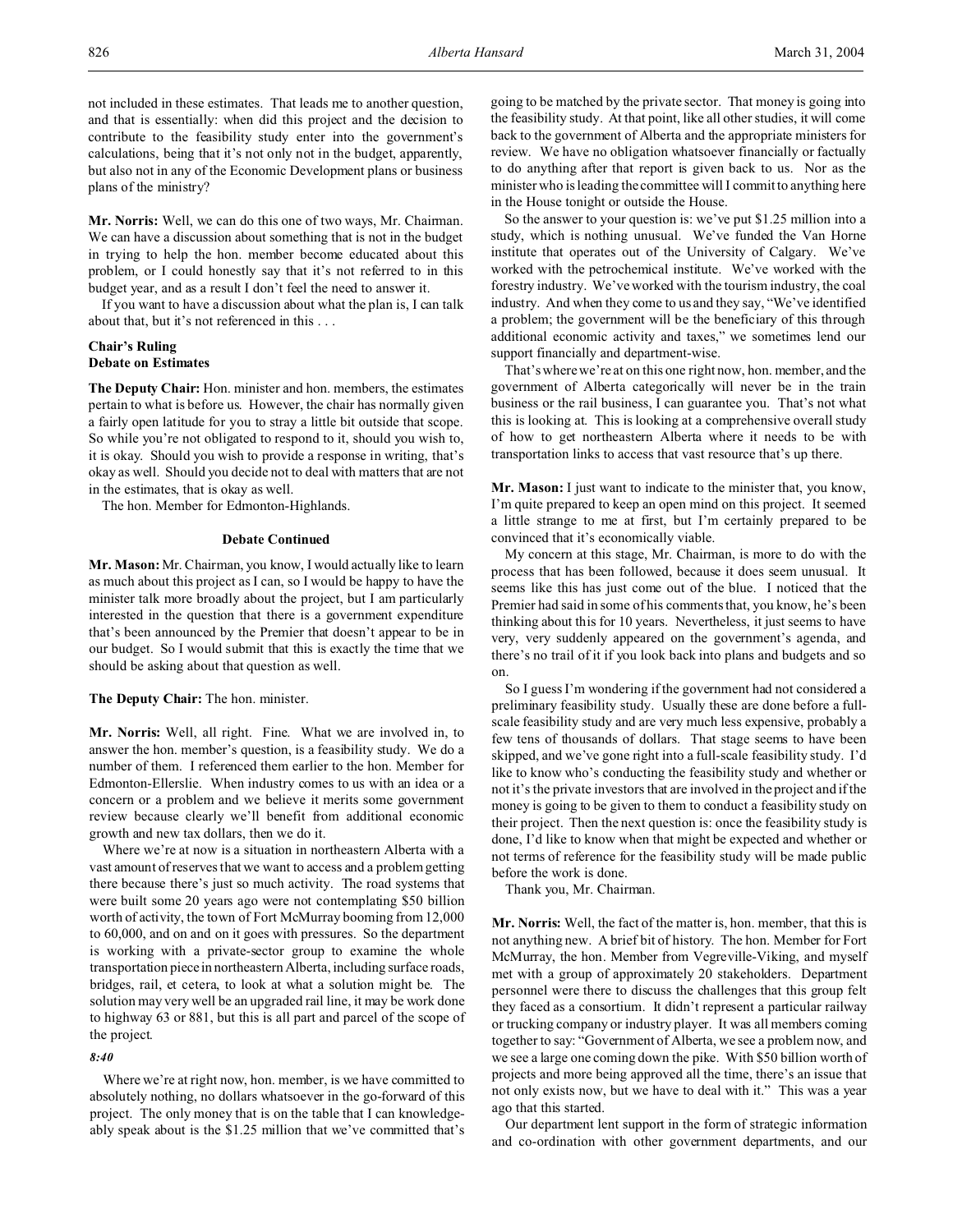assistant deputy minister who is with us tonight as well as the former deputy minister, who's now moved on to Innovation and Science, were involved with the project as well. The project has moved its way now, after a year, to the point where when the approach was made to us, we felt that there had been enough due diligence done and enough work done to get to the point where we could say: yes, this makes some sense to look further. So that's how we got to this point.

It's not unusual for our departments or mine specifically to get involved with industry on research and plans. There are budget allocations for that, some of them discretionary, some of them committed. But, for sake of example, an industry development branch, if we were to get a comment from the coal industry that they would like to look at the Grande Cache coal area and the feasibility therein – we don't have to do that now because, fortunately, Grande Cache coal is resurrected, and we're very, very grateful about that. But if it hadn't and we wanted to see what the opportunities were, then we would get involved in that as a study. This is no different.

You won't find a trail for any of these studies because throughout the budgeted year we have a general figure that we can draw on to say that if we have a budget that is required for a forestry survey, we'll find it. At the end of the year if that budget isn't used, the allocation is then returned. That's the way the process works. So you won't find a specific \$1.25 million allocation, but you will find a general and industry, and that's contained in the documents that we're discussing tonight.

**Mr. Mason:** Just another question on this item, Mr. Chairman, and then I'd like to go on to a second item. If the \$1.25 million for the feasibility study is not contained in this budget, will the minister then be making application to Treasury Board to fund that? If not, where will the money come from?

**Mr. Norris:** Well, again, I don't think the hon. member listened. We do have money in our budget existing for studies. If it goes outside the scope and the realm of what we have budgeted for, we may go to Treasury Board. That will come in due course, and then we'll all be able to discuss it at Public Accounts this time next year. The fact of the matter is – well, I presume you'll be here next year. I know we will. The answer is, again, that we do have money budgeted for this kind of research. If this falls in the scope of it, so be it. If not, we may go to Treasury Board.

**Mr. Mason:** I'd like to focus on the area of tourism. I did get an opportunity to ask the minister a question this morning in Public Accounts with respect to the tourism campaign that's currently underway. It's, I think, a Travel Alberta piece that has recently started to appear. The minister may want to respond to this in writing, but I would like to repeat some of the questions from Public Accounts.

I'd like to know the amount of this campaign and how much that relates to previous tourism advertising campaigns. I'd like to know if there's more than just the television component, whether it's a multimedia type of campaign, and what the objectives for the campaign are and whether or not they're going to be somehow measured. I'd like to know how the costs are shared. I understand from the minister's responses this morning that costs are shared with the private sector and that there may in fact as well be federal money as part of it. So I'd like a bit of a breakdown on that.

The other question, which I did raise this morning and that I'd like a little more detail on, is how the government makes decisions about engaging companies to provide this kind of advertising service. I understand from the minister that they do use – is it two companies?

– one for inside Alberta and one for outside, and they're separate. The minister is indicating yes, that I'm correct that there are two companies that they operate with. I recall that he said that it's a three-year rolling contract with a one-year sort of notice period, and again he's indicating that that's right.

I'd like to know a little bit more about that and whether or not other companies that are in the business have an opportunity to bid on this work and just what the process is with respect to that. Thank you.

*8:50*

**The Deputy Chair:** The hon. minister.

**Mr. Norris:** Thank you, Mr. Chairman. There are a number of questions there, so I'll try and address your overall concerns, and then if we don't get it, you can readdress the question to me. Does that sound reasonable? Okay.

The overall funding mechanism that we use for tourism is unique to Alberta, and it's called the STMC. The STMC was actually originally structured by the now Minister of Finance. The STMC is a model that the rest of Canada is now looking at with great envy.

What it does quite frankly is gets 14 members in the tourism business, whether they're operators of attractions or hotels or services, and puts them on a board, the same as the film advisory board we were referring to earlier. We then go back to them and say: as a government we have X number of dollars for you to spend; how would you spend it as industry experts? They come back with a plan that we have the final sign-off on.

The reason that we like the plan so much, hon. member, is because it engages the industry, it keeps us in touch with the people who are doing it day-to-day, and then we have the final say. So if there is a request for us to spend money on a \$10 million balloon campaign over McMahon Stadium, we can say that doesn't make a lot of sense to us.

The answer to your question about the two contracts is that Economic Development Edmonton and Calgary Economic Development have formed a corporation called Travel Alberta International, or TAI. TAI is responsible for the marketing of Alberta outside of Alberta. They get some \$6 million to do it. The contract was let – and I'm going to have to get exact numbers for you – some five year ago, I believe, and then renewed two years ago. The job that was being done was deemed to be excellent by industry players, i.e. the STMC, and our department. So that's fair because it involves the two major tourism players as well as the government.

The smaller contract you were referring to is called Travel Alberta In-Province. That's now held by a company called Parcom. I don't know how long they've had the contract for – and I'll get the exact details of it – but it is reviewed annually. It's a five-year contract, and I believe the review of that contract is coming up in one year.

So the answer to your question, hon. member, is that we will be reviewing that in one year. At that time, a decision will be made to (a) retain that company for the good work they've done or (b) go to tender.

When we go to tender, we'll have an RFP. The RFP will state: "The Alberta government has the desire to market Travel Alberta within Alberta, that we have about a \$3 million budget, that these are what our requirements are. Please put your company's best assets together, and we'll review that. " Not unlike any other contracts that are tendered. As a result, we keep it open and transparent. The documents are not available, I don't believe, to the public, but as to the exact dates of them I can get you those without any problem. I will get you those if you desire to see them. I gather from the indication that I'm getting that one year is left on the existing Travel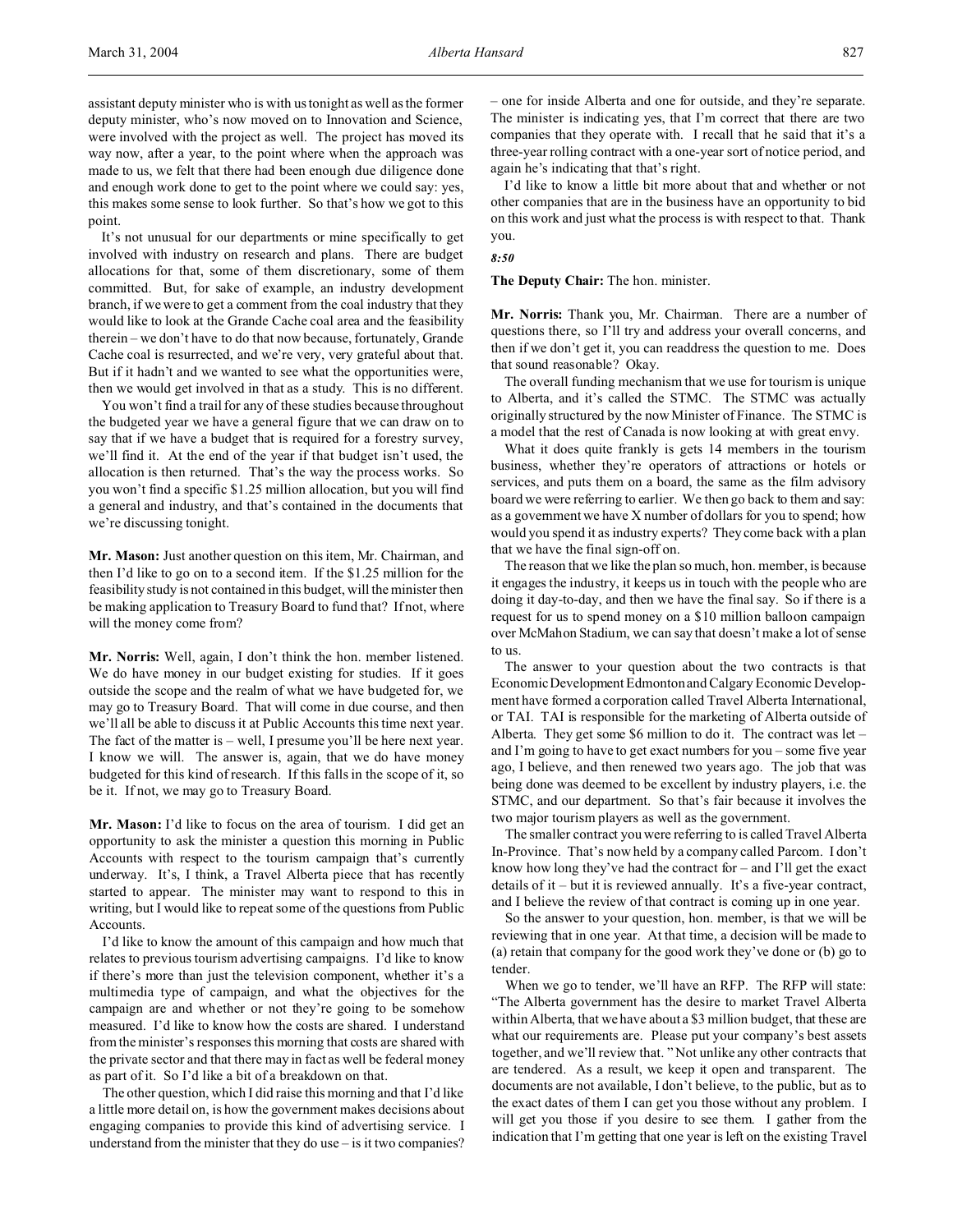Alberta In-Province, and Travel Alberta International is one year as well. They're concurrent contracts.

**The Deputy Chair:** The hon. Member for Edmonton-Ellerslie.

**Ms Carlson:** Thank you, Mr. Chairman. I want to do a follow-up question on tourism. The minister knows that I've long supported changing the way the hotel tax is collected and having the industry itself have more control over that tax. I've spoken before about perhaps having that revenue designated to a delegated authority organization that takes the politics out of some of the decisionmaking and puts it back in the hands of industry, if not the entire tax then some portion of it. Does the minister support that idea? Is he looking at it? Where do we think this is going to go?

**Mr. Norris:** That is a very, very good question. The hon. Member for Edmonton-Glenora chaired a committee with the hon. Member for Spruce Grove-Sturgeon-St. Albert and the hon. Member for West Yellowhead and others who are not here tonight, and they did come back to the conclusion that in order to get Alberta's marketing dollars to the level that would be competitive with our biggest competitors – British Columbia, Ontario, Quebec – we could look at using that as a method.

That proposal made its way through our caucus to Treasury Board. We were informed by Treasury Board, and rightly so, that it's a policy of the government not to dedicate taxes. So we were asked to come back with a different proposal, which we are doing now, that recognizes nondedication of taxes but some way to tie it to the amount raised by the hotel tax. So what you will have, I guess, is a benchmark generated by the hotel tax still going into general revenue and then money flowing to a department, perhaps mine or another, that is relative to that but not specifically dedicated.

The fear of dedicating taxes is that there are a number of different ways that could happen. The premiums on health care, for instance, now go to general revenue, et cetera. So we want the flexibility to be able to use that money in general revenue but recognize that the hotel tax has some role to play.

I thank the hon. member for her persistence on the question, because we will get to a solution. We do have a cross-ministry initiative working now. My deputy's dealing with the Deputy Minister of Finance, the Deputy Minister of Revenue, and the Deputy Minister of Community Development to look at that question. The answer will not come quickly because it's a very, very major policy shift, and as a result we need to examine all aspects of it.

So I think that I would ask the hon. member to stay tuned. The good new is that we did get another \$5 million this year and for the next three years out, bringing our total to close to \$25 million, that started at \$17 million three years ago. So we're getting there. But with regard to the hotel tax converting to a marketing levy, we're not there yet.

**Ms Carlson:** I'll comment on that. Twenty-five million is less than half of what B.C. is spending, so, you know, while it's an increase, it doesn't seem very substantive to me.

There are a couple of examples in this province of where taxes have been dedicated, and I point you toward the hunting and fishing licences, which go to the ACA and also the tire tax. So I don't see any difference between that and the hotel tax. It was a surcharge that was levied at that particular time, and I see no difference between the need for dedicated revenues there as there are from the other areas. I would encourage him to continue to work on that and all members of the Legislature to take a strong look at that.

I have another question. That's in terms of what Economic Development's plans are to support and enhance the north/south corridor. That includes, perhaps, a train.

**Mr. Norris:** Well, before I answer the hon. member's question, I'm going to revert to the tourism question for a minute. The hon. Member for West Yellowhead has brought forward a private member's motion. I believe it's Motion 506. Motion 506 talks about that, so we'll have a very healthy debate in the House about that because that's the way we do things in this particular government.

But the B.C. example is a bit spurless, and I'll tell you why. They do things differently in British Columbia. There is a general funding that comes to the tourism ministry, which I believe in British Columbia is called enterprise, competition, and development. It's not a tourism ministry. They also allow jurisdictions to have a separate tax, a hotel tax, which is regionalized into four areas: Whistler-Blackcomb, Vancouver, Vancouver Island, and the interior. So money is generated in those areas and flows back to the municipalities.

Talking to my counterpart there as to whether it's a good or a bad idea, he said that it's a way to raise money, but he wasn't in favour of it, having tried it, because the messaging that comes out of the province is very fragmented. The interior of British Columbia is tackling entirely different markets than the coast, as is Whistler, and you end up with three or four different messages, whereas if you've seen – and you alluded to our messaging earlier, hon. Member for Edmonton-Highlands. We have one message coming out about Travel Alberta. It's a remarkable opportunity and a great place to be, and we can control it the way we'd like to in partnership with industry, who take ads with us. So I think we're going to stick with our path and then, hopefully, get the funding equivalent up to where it needs to be.

Your question second to that was about the Edmonton/Calgary corridor, a remarkable story by any measure, the fastest growing economic region in North America, second only, I guess, to Luxembourg. So massive amounts of growth and success, massive amounts of challenges. What we continue to do through that KPMG study is try and identify with the cities of Edmonton and Calgary and Red Deer and our regional alliances what are the challenges. There are some fairly significant things coming out. Part of the way to tackle it is through regional economic alliances. In the capital area there's one called ACRA, which is the capital region. I know that the hon. Member for Edmonton-Highlands and, I believe, the hon. Member for Edmonton-Glengarry are well aware of them because they both served on them, I think. Calgary has a similar economic development organization, and Red Deer belongs to CAEP, Central Alberta Economic Partnership. What these organizations do is tell the government on a regular basis what the growth challenges and the barriers are. So recognizing the massive amount of growth that's come out of that particular corridor, it does demand our attention, and we're giving it in that particular way.

#### *9:00*

**The Deputy Chair:** The hon. Member for Edmonton-Ellerslie.

**Ms Carlson:** Thank you, Mr. Chairman. Is Economic Development hooked up to the SuperNet? If so, how much are you charged? How much do you pay your service provider, and who is it?

**Mr. Norris:** I'm not sure I heard the beginning part, but first may I inform the House, Mr. Chairman, of some remarkable developments tonight? The Edmonton Oilers have won 3-1. So now if they win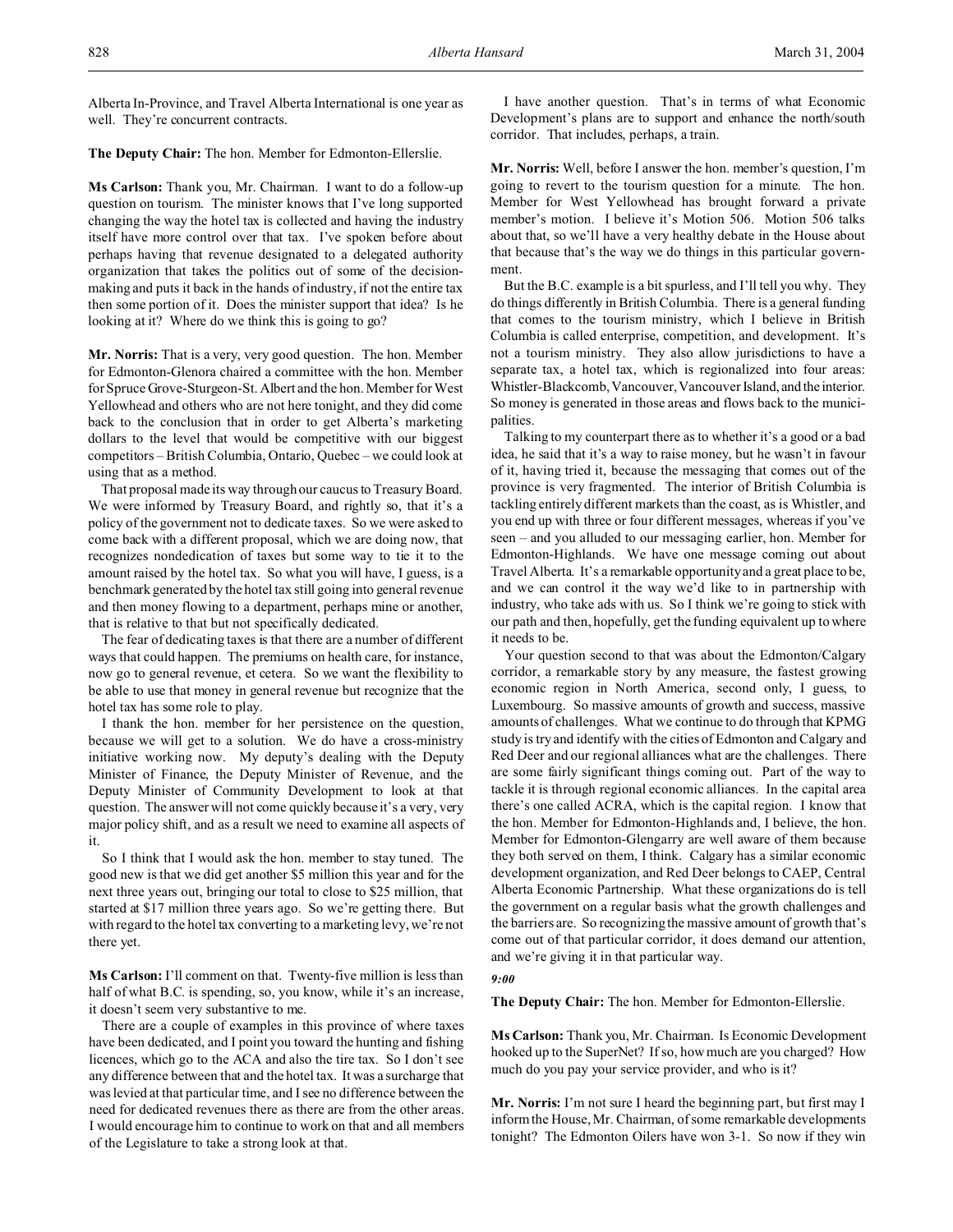their next game and Nashville loses the next two, economic development in Edmonton is going to go through the roof because we'll have the playoffs, thank God.

Your question about the SuperNet. I didn't hear the first part, but I believe you must know that the SuperNet falls under the Ministry of Innovation and Science. I see the minister here; he's probably going to discuss it when he has his turn at bat. We don't have an economic involvement in it, if that's what you're referring to.

**Ms Carlson:** Are you hooked up to it? That was my question.

**Mr. Norris:** To the SuperNet? Well, every municipality in Alberta eventually will be.

I want to say one thing. The Member for Wainwright and the Member for Innisfail-Sylvan Lake, who brought forward the rural development strategy, understand the SuperNet's vast potential for rural development. We will be attached to the SuperNet just by default, being in a municipal building.

**Ms Carlson:** That gets to the heart of my question there. As a municipal building then, does it come within your budget to pay for the hookup or at least the service provider? If so, could you tell me where I'd find that in the budget book?

**Mr. Norris:** No, I can't answer the question, so I will attempt to get it. The IT for the government of Alberta flows in a number of different ways. A lot of it goes through the Minister of Government Services, and a lot of it goes through the Minister of Innovation and Science. So the answer to your question is yes, we have a budget for IT within our department to provide for things such as personal BlackBerry computers, phones, et cetera. I don't know who our service provider is. I can find out, but I suspect it probably runs through the Minister of Government Services. Anybody up there want to offer something? Is that roughly the right idea? They're all shaking their head, no. You're supposed to say yes. Okay.

**The Deputy Chair:** The hon. Member for Edmonton-Ellerslie.

**Ms Carlson:** Mr. Chairman, if you could just provide some detail, then, for us, divide out some of the IT spending, that would be helpful.

I think my last question for the evening is going to be a little bit on rural development. We've talked before about your plans to expand tourism into rural communities as a way of looking at helping economic development in those rural areas. We all know in this Assembly that they've suffered some impacts over the past decade, and while the minister and I differ on the impact of having taken regional offices out of rural areas, certainly I still say that there was some impact there. So in addition to the possible potential for value added on the tourism side, what else is your department doing to help revitalize rural Alberta?

**The Deputy Chair:** May I just advise everybody that the one hour has elapsed. If anybody else wishes to participate in the estimates, they are able to do so now.

The hon. minister.

**Mr. Norris:** Well, seeing that the hour has lapsed, Mr. Chairman, I'll keep my answer brief. Very simply, yes. The answer to your question is yes. We understand that the biggest problem with tourism in Alberta is the migration west. People come to Calgary to see the Stampede or other opportunities there – the Calgary Zoo, Heritage Park – then they go into the Rockies. They tend to go west.

The same thing with Edmonton. We want to make them go east to Bonnyville or Lac La Biche to see the mission or to see the Drumheller badlands or to see the remarkable Iron Horse Trail in the Bonnyville-St. Paul area.

The rural development strategy, that the members for Wainwright and Innisfail-Sylvan Lake co-chaired, does speak to that. Part of the new money that we have, hon. member, in answer to your question, is to look at rural development in a different way of combining tourism, and that will be in product development. That may be in some strategic help for them to get their product ready to be marketed. That may be as simple as Travel Alberta travelling out and saying: here's how you market your product; here's how you do a newspaper ad. All those things are part of our plan, and I think that to date Travel Alberta has done some – how many road shows would you suggest? Five? Five to date. They go as far north as High Level and Fort Chip and anywhere else in the province that requires it to help with that.

**The Deputy Chair:** The hon. Member for Edmonton-Ellerslie.

**Ms Carlson:** Thank you, Mr. Chairman. I just thought of one more question, and it's with regard to tourism again. What has the impact of the Canadian dollar been on the tourism industry over the past year in terms of its relative relationship to the U.S. dollar?

**Mr. Norris:** Well, it would be very hard to quantify the American dollar. Suffice it to say that it has been a challenge; there's no doubt. That's why this industry to me is so particularly interesting. But we've also been faced with mad cow, SARS, a national airline that's in turmoil – a bankrupt national carrier doesn't help tourism; I can tell you that – and what you mentioned, hon. member. The American dollar is still advantageous to us, and we use it in our marketing to say, "Stay for three nights and pay for two," those kinds of things. It does go up and down, but it is still an advantage.

I don't know how to quantify that without taking out some of the other pieces, but I will give it some thought and get you a written answer.

**Ms Carlson:** Thank you.

**The Deputy Chair:** The hon. Member for Edmonton-Highlands.

**Mr. Mason:** Thank you, Mr. Chairman. I appreciate the minister's answers to the questions on the issues that I've raised. I did want to take this opportunity, however, to make a brief statement with respect to the Fort McMurray rail project, which I continue to believe is a very curious development indeed.

First of all, I'd like to indicate that no mention is made in the three-year capital plan in Budget 2004 of a rail link to Fort McMurray or even a feasibility study. Further, there's no mention of the Fort McMurray rail link in the government's 20-year strategic plan, which was released two weeks ago. There hasn't even been a government news release put out with anything to do with a Fort McMurray rail link or a provincial contribution to a feasibility study. There's no mention of a Fort McMurray rail link in the three-year business plan for the Ministry of Economic Development or in the business plan of any other government ministry that I've been able to find. The contribution of \$1.25 million for the feasibility study is not included in the 2004-05 budget estimates for the Ministry of Economic Development.

I found the minister's answers to be a little bit contradictory on that point, that he may find some of the money within existing programs. So the question that remains in my mind is: was this